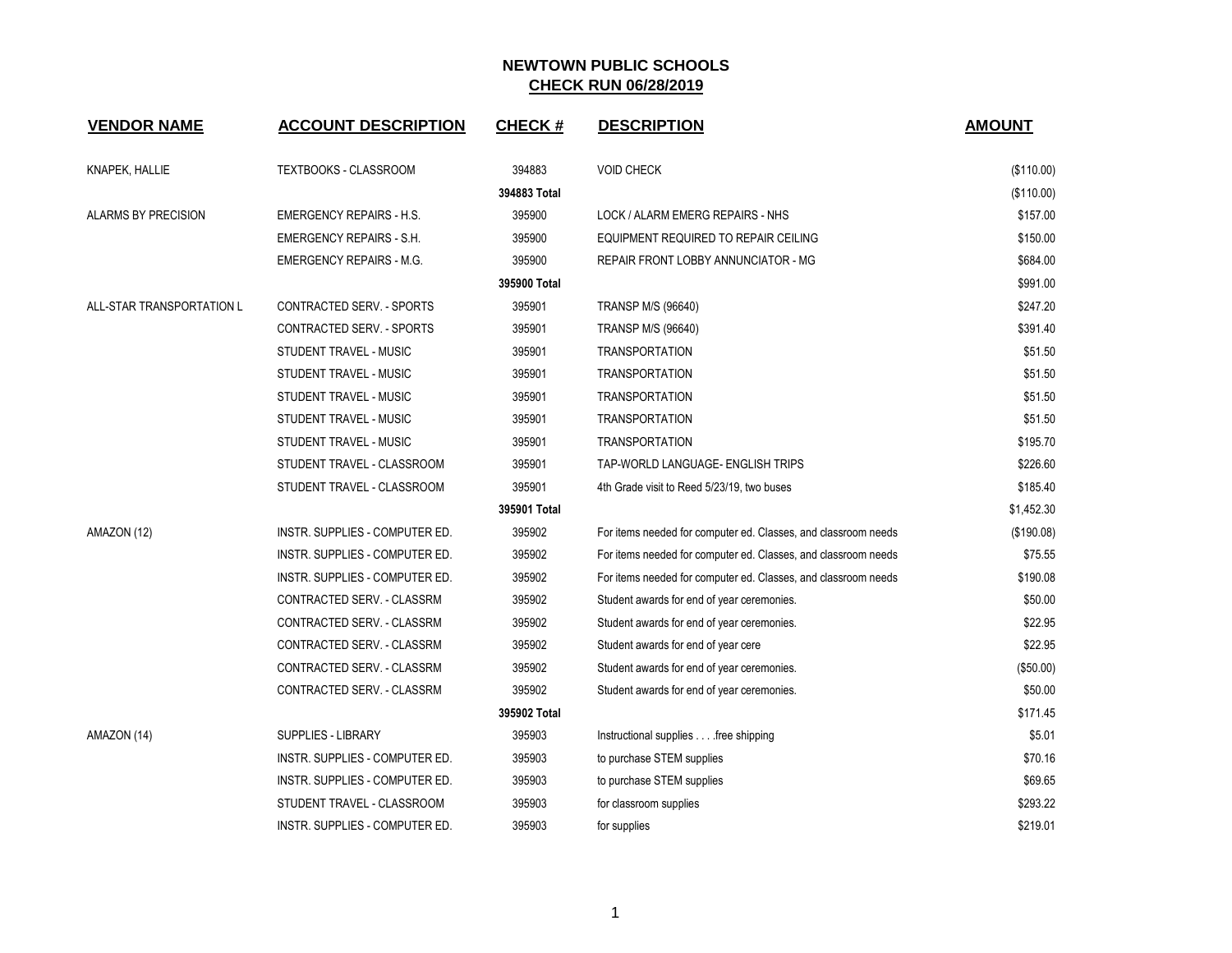| <b>VENDOR NAME</b> | <b>ACCOUNT DESCRIPTION</b>       | <b>CHECK#</b> | <b>DESCRIPTION</b>                             | <b>AMOUNT</b> |
|--------------------|----------------------------------|---------------|------------------------------------------------|---------------|
| AMAZON (14)        | INSTR. SUPPLIES - COMPUTER ED.   | 395903        | for supplies                                   | \$73.33       |
|                    | OFF. SUPPLIES - ADMIN.           | 395903        | for supplies                                   | \$59.88       |
|                    |                                  | 395903 Total  |                                                | \$790.26      |
| AMAZON (9)         | OTHER SUPPLIES - STAFF DEVELOP.  | 395904        | SUPPLIES (92007)                               | \$199.00      |
|                    | OFF. SUPPLIES - ELEM.            | 395904        | <b>SUPPLIES (92007)</b>                        | \$8.39        |
|                    | OFF. SUPPLIES - ELEM.            | 395904        | <b>SUPPLIES (92007)</b>                        | \$179.99      |
|                    | INSTR. SUPPLIES - ENGLISH        | 395904        | English Dept. Jr-Sr Departmental Book Awards   | \$52.38       |
|                    | INSTR. SUPPLIES - SOC. STUDIES   | 395904        | SS Dept. supplies                              | \$129.95      |
|                    | INSTR. SUPPLIES - SOC. STUDIES   | 395904        | SS Dept. supplies                              | \$106.98      |
|                    | INSTR. SUPPLIES - SOC. STUDIES   | 395904        | SS Dept. supplies                              | \$229.52      |
|                    | INSTR. SUPPLIES - SOC. STUDIES   | 395904        | SS Dept. supplies                              | \$76.41       |
|                    | INSTR. SUPPLIES - SOC. STUDIES   | 395904        | SS Dept. supplies                              | \$33.94       |
|                    | INSTR. SUPPLIES - SOC. STUDIES   | 395904        | SS Dept. supplies                              | \$103.98      |
|                    | INSTR. SUPPLIES - SOC. STUDIES   | 395904        | SS Dept. supplies                              | \$53.97       |
|                    | INSTR. SUPPLIES - WORLD LANG.    | 395904        | WL Dept. supplies                              | \$251.94      |
|                    | INSTR. SUPPLIES - WORLD LANG.    | 395904        | WL Dept. supplies                              | \$9.99        |
|                    | INSTR. SUPPLIES - WORLD LANG.    | 395904        | <b>WL Dept. supplies</b>                       | \$59.99       |
|                    | INSTR. SUPPLIES - WORLD LANG.    | 395904        | WL Dept. supplies                              | \$44.97       |
|                    | INSTR. SUPPLIES - WORLD LANG.    | 395904        | WL Dept. supplies                              | \$50.99       |
|                    | <b>TEXTBOOKS - SCIENCE</b>       | 395904        | New Editions and replacement Science Textbooks | (\$15.99)     |
|                    | <b>TEXTBOOKS - SCIENCE</b>       | 395904        | New Editions and replacement Science Textbooks | \$81.25       |
|                    | <b>TEXTBOOKS - SCIENCE</b>       | 395904        | New Editions and replacement Science Textbooks | \$38.64       |
|                    | <b>TEXTBOOKS - SCIENCE</b>       | 395904        | New Editions and replacement Science Textbooks | \$7.09        |
|                    | <b>TEXTBOOKS - SCIENCE</b>       | 395904        | New Editions and replacement Science Textbooks | \$73.45       |
|                    | <b>TEXTBOOKS - SCIENCE</b>       | 395904        | New Editions and replacement Science Textbooks | \$9.99        |
|                    | INSTR. SUPPLIES - ENGLISH        | 395904        | Supplies                                       | \$3.78        |
|                    | INSTR. SUPPLIES - ENGLISH        | 395904        | Supplies                                       | \$61.31       |
|                    | INSTR. SUPPLIES - ENGLISH        | 395904        | Supplies                                       | \$49.99       |
|                    | INSTR. SUPPLIES - ENGLISH        | 395904        | Supplies                                       | \$90.44       |
|                    | INSTR. SUPPLIES - ENGLISH        | 395904        | Supplies                                       | \$18.99       |
|                    | <b>INSTR. SUPPLIES - ENGLISH</b> | 395904        | Supplies                                       | \$44.94       |
|                    | <b>INSTR. SUPPLIES - ENGLISH</b> | 395904        | Supplies                                       | \$47.46       |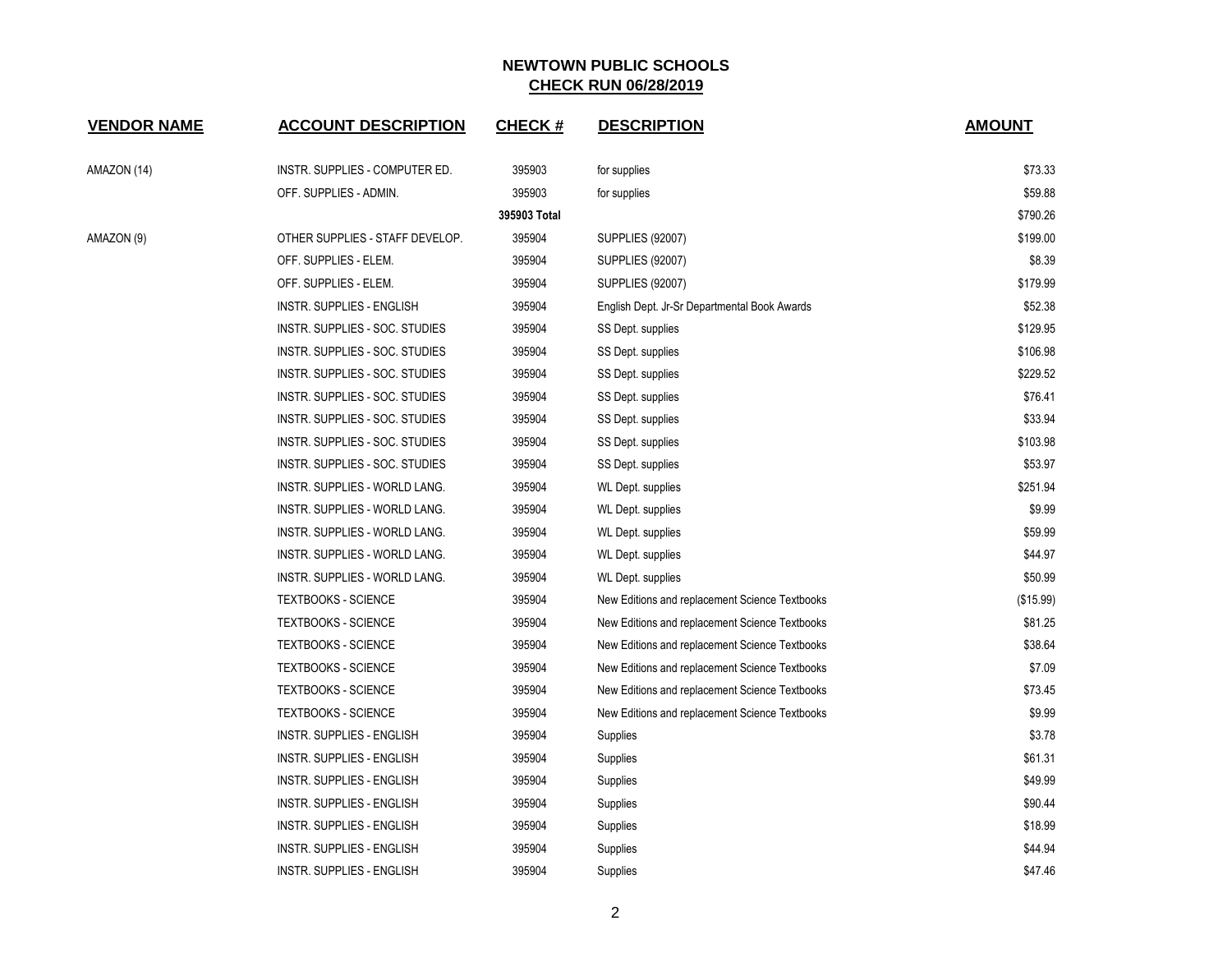| <b>VENDOR NAME</b>               | <b>ACCOUNT DESCRIPTION</b>       | <b>CHECK#</b> | <b>DESCRIPTION</b>                                               | <b>AMOUNT</b> |
|----------------------------------|----------------------------------|---------------|------------------------------------------------------------------|---------------|
| AMAZON (9)                       | <b>INSTR. SUPPLIES - ENGLISH</b> | 395904        | Supplies                                                         | \$585.02      |
|                                  | <b>INSTR. SUPPLIES - ENGLISH</b> | 395904        | Supplies                                                         | \$519.01      |
|                                  | INSTR. SUPPLIES - P.E.           | 395904        | Pro-Standard Complete System + Head immobilizer + 3 straps (Red) | (\$246.00)    |
|                                  | <b>INSTR. SUPPLIES - P.E.</b>    | 395904        | Pro-Standard Complete System + Head immobilizer + 3 straps (Red) | \$289.95      |
|                                  |                                  | 395904 Total  |                                                                  | \$3,251.71    |
| <b>ANTHEM LIFE</b>               | P/R - VOLUNTARY LIFE INS.        | 395905        | LIFE                                                             | \$1,917.25    |
|                                  | P/R - VOLUNTARY LTD INS.         | 395905        | <b>LTD</b>                                                       | \$3,788.98    |
|                                  |                                  | 395905 Total  |                                                                  | \$5,706.23    |
| AUTO HOME COMMERCIAL             | <b>EMERGENCY REPAIRS - S.H.</b>  | 395906        | PA SYSTEM / CLOCK REPAIRS - SH                                   | \$290.06      |
|                                  |                                  | 395906 Total  |                                                                  | \$290.06      |
| <b>BURGESS, BRENDAN</b>          | STAFF TRAVEL - CLASSROOM         | 395907        | <b>TRAVEL</b>                                                    | \$54.39       |
|                                  |                                  | 395907 Total  |                                                                  | \$54.39       |
| CHARTER COMMUNICATIO             | INSTR. SUPPLIES - TECH ED.       | 395908        | <b>CABLE TV</b>                                                  | \$7.89        |
|                                  |                                  | 395908 Total  |                                                                  | \$7.89        |
| CHOW, SARAH                      | INSTR. SUPPLIES - WORLD LANG.    | 395909        | <b>CALLIGRAPHY PEN SET</b>                                       | \$41.94       |
|                                  |                                  | 395909 Total  |                                                                  | \$41.94       |
| CONNEC-TO-TALK                   | PROF. SERV. - PSYCH/MED. EVAL.   | 395910        | PROF. SERV. - PSYCH/MED. EVAL.                                   | \$1,043.20    |
|                                  |                                  | 395910 Total  |                                                                  | \$1,043.20    |
| <b>CONNECTICUT PEST ELIMINAT</b> | <b>B&amp;G CONTRACTED SERV.</b>  | 395911        | MONTHLY PEST CONTROL - ALL SCHOOLS (2018-2019)                   | \$900.00      |
|                                  |                                  | 395911 Total  |                                                                  | \$900.00      |
| <b>CREATIVE FINANCIAL STAFFI</b> | <b>EXTRA WORK - DISTRICT</b>     | 395912        | STAFFING SERV FOR PAYROLL POSITION                               | \$1,239.00    |
|                                  |                                  | 395912 Total  |                                                                  | \$1,239.00    |
| CROOKE, CHELSEA                  | STAFF TRAVEL - CLASSROOM         | 395913        | <b>TRAVEL EXTERNSHIP</b>                                         | \$9.28        |
|                                  | STAFF TRAVEL - CLASSROOM         | 395913        | <b>TRAVEL EXTERNSHIP</b>                                         | \$9.80        |
|                                  | STAFF TRAVEL - CLASSROOM         | 395913        | <b>TRAVEL EXTERNSHIP</b>                                         | \$1.79        |
|                                  |                                  | 395913 Total  |                                                                  | \$20.87       |
| <b>CROWN TROPHY</b>              | OFF. SUPPLIES - ADMIN.           | 395914        | PLAQUES ENGRAVED GOLD PLATES                                     | \$112.00      |
|                                  |                                  | 395914 Total  |                                                                  | \$112.00      |
| CT COLT (CONN COUNCIL OF         | MEMBERSHIPS - WORLD LANG.        | 395915        | Membership fees                                                  | \$150.00      |
|                                  |                                  | 395915 Total  |                                                                  | \$150.00      |
| DANBURY PUBLIC SCHOOLS-ST        | TUITION - OUT-OF-DISTRICT        | 395916        | TUITION - OUT-OF-DISTRICT                                        | \$6,532.73    |
|                                  |                                  | 395916 Total  |                                                                  | \$6,532.73    |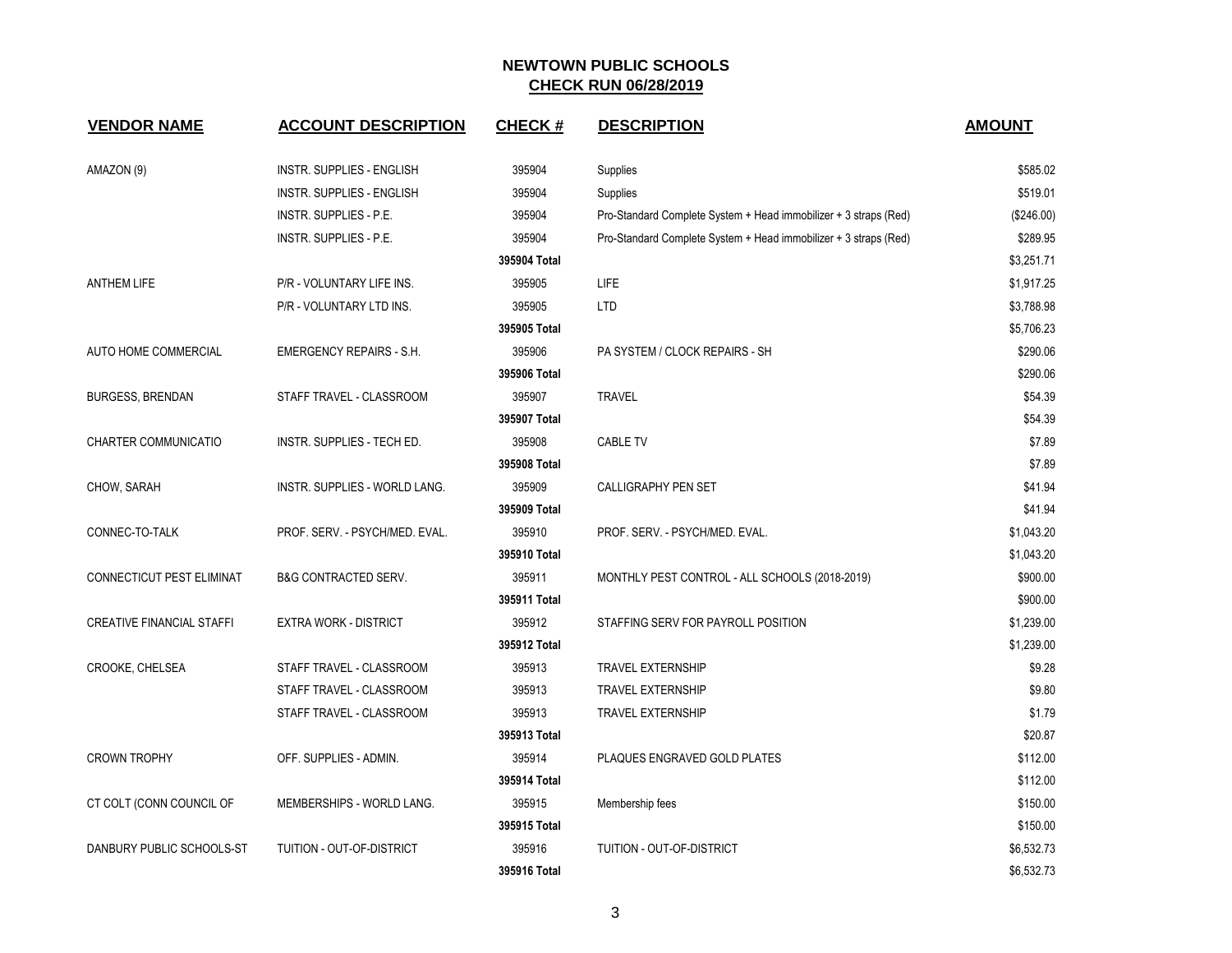| <b>VENDOR NAME</b>     | <b>ACCOUNT DESCRIPTION</b>     | <b>CHECK#</b> | <b>DESCRIPTION</b>                                         | <b>AMOUNT</b> |
|------------------------|--------------------------------|---------------|------------------------------------------------------------|---------------|
| DCS PROMOTIONS LLC     | CONTRACTED SERV. - SPORTS      | 395917        | BASKETBALL JERSEY (96640)                                  | \$770.00      |
|                        |                                | 395917 Total  |                                                            | \$770.00      |
| EAST RIVER ENERGY INC. | FUEL OIL - HOM.                | 395918        | OIL 3072.7 GAL HOM                                         | \$6,308.26    |
|                        | FUEL OIL - H.S.                | 395918        | OIL 419.0 GAL H/S                                          | \$860.21      |
|                        |                                | 395918 Total  |                                                            | \$7,168.47    |
| EAST RIVER ENERGY INC. | FUEL OIL - RIS.                | 395919        | <b>HEATING OIL LIQUIDATION</b>                             | \$4,877.75    |
|                        |                                | 395919 Total  |                                                            | \$4,877.75    |
| <b>EDADVANCE</b>       | EXTRA WORK - STAFF DEVELOP.    | 395920        | <b>SUPPORT (92247)</b>                                     | \$165.00      |
|                        | TUITION - OUT-OF-DISTRICT      | 395920        | TUITION - OUT-OF-DISTRICT                                  | \$1,267.16    |
|                        | TUITION - OUT-OF-DISTRICT      | 395920        | TUITION - OUT-OF-DISTRICT                                  | \$5,600.00    |
|                        | TUITION - OUT-OF-DISTRICT      | 395920        | TUITION - OUT-OF-DISTRICT                                  | \$360.00      |
|                        | TUITION - OUT-OF-DISTRICT      | 395920        | TUITION - OUT-OF-DISTRICT                                  | \$5,600.00    |
|                        | TUITION - OUT-OF-DISTRICT      | 395920        | TUITION - OUT-OF-DISTRICT                                  | \$594.00      |
|                        | TUITION - OUT-OF-DISTRICT      | 395920        | TUITION - OUT-OF-DISTRICT                                  | \$5,288.87    |
|                        | TUITION - OUT-OF-DISTRICT      | 395920        | TUITION - OUT-OF-DISTRICT                                  | \$561.00      |
|                        | TUITION - OUT-OF-DISTRICT      | 395920        | TUITION - OUT-OF-DISTRICT                                  | \$561.00      |
|                        | TUITION - OUT-OF-DISTRICT      | 395920        | TUITION - OUT-OF-DISTRICT                                  | \$360.00      |
|                        | TUITION - OUT-OF-DISTRICT      | 395920        | TUITION - OUT-OF-DISTRICT                                  | \$5,211.09    |
|                        | TUITION - OUT-OF-DISTRICT      | 395920        | TUITION - OUT-OF-DISTRICT                                  | \$900.00      |
|                        |                                | 395920 Total  |                                                            | \$26,468.12   |
| <b>EDUPORIUM</b>       | INSTR. SUPPLIES - COMPUTER ED. | 395921        | For purchase of projector lamps through end of school year | \$302.90      |
|                        |                                | 395921 Total  |                                                            | \$302.90      |
| EVERSOURCE (ELEC-BOE)  | ELECTRICITY - H.               | 395922        | ELEC 51084633023 25920.0 KWH                               | \$4,670.87    |
|                        | ELECTRICITY - M.G.             | 395922        | ELEC 51171733009 19,663.9 KWH                              | \$3,449.68    |
|                        | ELECTRICITY - HOM.             | 395922        | APRIL BILL WAS ESTIMATED TOO HIGH                          | (\$2,076.39)  |
|                        | ELECTRICITY - HOM.             | 395922        | ELEC 51844633024 49,536.0 KWH                              | \$8,657.27    |
|                        | ELECTRICITY - H.S.             | 395922        | ELEC 51223253097 20.0 KWH                                  | \$46.02       |
|                        | ELECTRICITY - H.S.             | 395922        | ELEC 51318375011 3025.0 KWH                                | \$437.57      |
|                        |                                | 395922 Total  |                                                            | \$15,185.02   |
| EVERSOURCE (GAS-BOE)   | PROPANE & NATURAL GAS - H.S.   | 395923        | GAS 57379855042 155.5 CCF                                  | \$255.76      |
|                        |                                | 395923 Total  |                                                            | \$255.76      |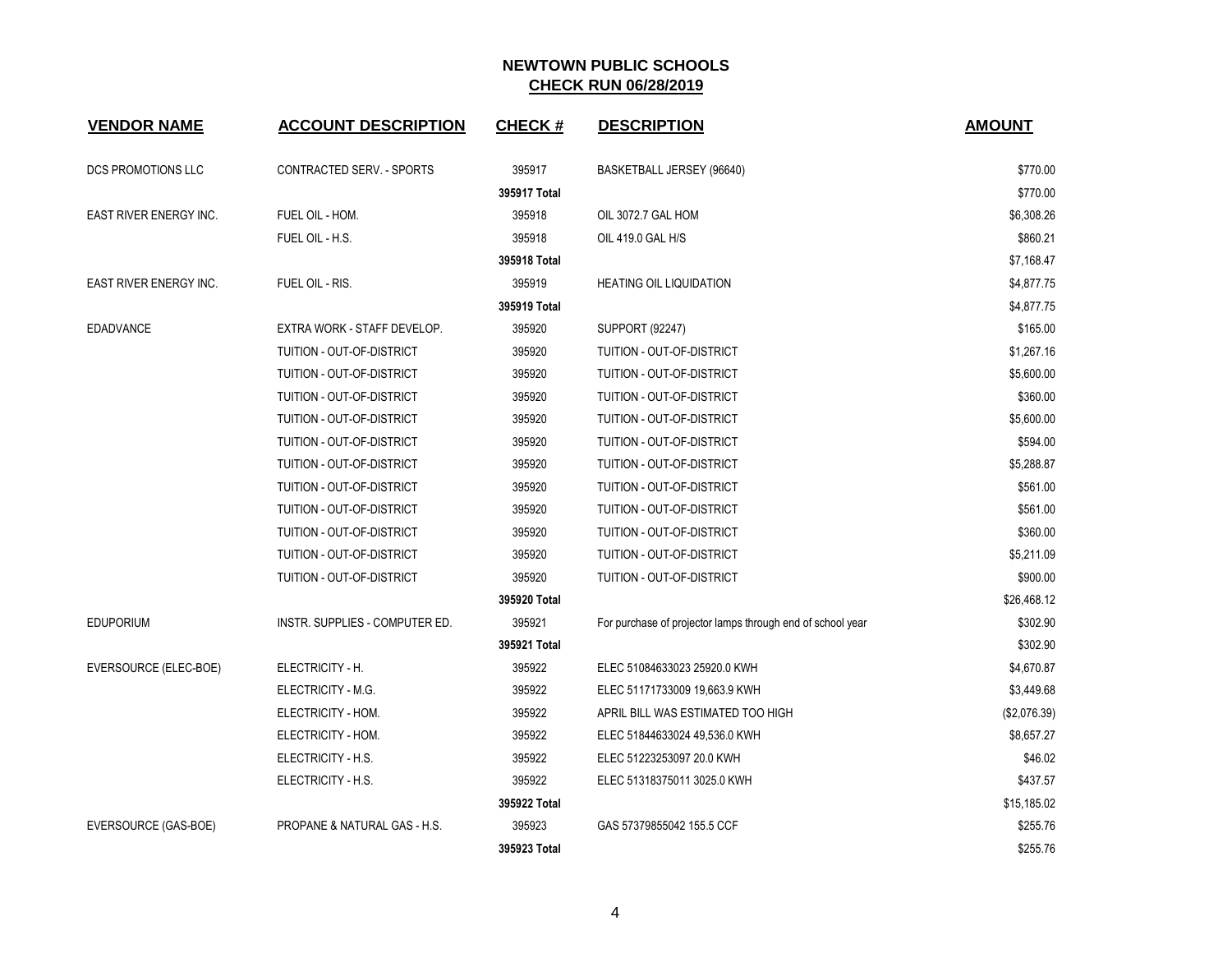| <b>VENDOR NAME</b>        | <b>ACCOUNT DESCRIPTION</b>       | <b>CHECK#</b> | <b>DESCRIPTION</b>                                      | <b>AMOUNT</b> |
|---------------------------|----------------------------------|---------------|---------------------------------------------------------|---------------|
| <b>FAMILY ID</b>          | CONTRACTED SERV. - INFO. TECH.   | 395924        | Newtown High School and Newtown Middle School Athletics | \$3,005.00    |
|                           |                                  | 395924 Total  |                                                         | \$3,005.00    |
| <b>FEDEX</b>              | INSTR. SUPPLIES - SPORTS         | 395925        | SHIPMENT OF BANNERS                                     | \$15.42       |
|                           |                                  | 395925 Total  |                                                         | \$15.42       |
| FLINN SCIENTIFIC INC      | OTHER SUPPLIES - STAFF DEVELOP.  | 395926        | <b>SUPPLIES (92007)</b>                                 | \$1,541.34    |
|                           |                                  | 395926 Total  |                                                         | \$1,541.34    |
| FOLLETT SCHOOL SOLUTIONS  | INSTR. SUPPLIES - SOC. STUDIES   | 395927        | <b>CM</b>                                               | (\$1,740.00)  |
|                           | INSTR. SUPPLIES - SOC. STUDIES   | 395927        | SOC SUPPLIES                                            | \$1,740.00    |
|                           | <b>TEXTBOOKS - CLASSROOM</b>     | 395927        | Cracking Up FLR#04831V2                                 | \$66.12       |
|                           | TEXTBOOKS - CLASSROOM            | 395927        | Erosion & Weathering FLR#0597NM4                        | \$76.20       |
|                           | <b>TEXTBOOKS - CLASSROOM</b>     | 395927        | Grand Canyon FLR#1013GH4                                | \$73.56       |
|                           | <b>TEXTBOOKS - CLASSROOM</b>     | 395927        | Weathering & Erosion FLR#0698SS0 - no shipping          | \$107.88      |
|                           |                                  | 395927 Total  |                                                         | \$323.76      |
| GAY, GAIL                 | STAFF TRAVEL - CLASSROOM         | 395928        | TRAVEL TONECTFL TRAIN                                   | \$63.00       |
|                           |                                  | 395928 Total  |                                                         | \$63.00       |
| GRAYSON, PAULA            | STAFF TRAVEL - PUPIL SERV.       | 395929        | <b>TRAVEL</b>                                           | \$613.47      |
|                           |                                  | 395929 Total  |                                                         | \$613.47      |
| HALL, MAUREEN             | STAFF TRAVEL - PUPIL SERV.       | 395930        | TRAVEL09/11/18-04/302019                                | \$731.66      |
|                           |                                  | 395930 Total  |                                                         | \$731.66      |
| <b>HEINEMANN</b>          | OTHER SUPPLIES - STAFF DEVELOP.  | 395931        | Units of Study K-2 Reading/Writing                      | \$1,633.28    |
|                           | OTHER SUPPLIES - STAFF DEVELOP.  | 395931        | Units of Study K-2 Reading/Writing                      | \$277.24      |
|                           |                                  | 395931 Total  |                                                         | \$1,910.52    |
| HOPE ACADEMY              | TUITION - OUT-OF-DISTRICT        | 395932        | TUITION - OUT-OF-DISTRICT                               | \$2,379.00    |
|                           |                                  | 395932 Total  |                                                         | \$2,379.00    |
| HUGH'S MECHANICAL EQUIPME | <b>EMERGENCY REPAIRS - RIS.</b>  | 395933        | TANK TIGHTNESS FAILURE - RIS                            | \$16,225.00   |
|                           |                                  | 395933 Total  |                                                         | \$16,225.00   |
| HYDRO TECHNOLOGIES LLC    | PROF. SERV. - B. & G.            | 395934        | WATER TESTING FOR BACTERIA - HOM                        | \$55.00       |
|                           | PROF. SERV. - B. & G.            | 395934        | WATER TESTING FOR BACTERIA - HOM                        | \$37.00       |
|                           |                                  | 395934 Total  |                                                         | \$92.00       |
| JONES SCHOOL SUPPLY CO.   | <b>INSTR. SUPPLIES - ENGLISH</b> | 395935        | 2019 Poetry Slam & June English Dept. awards            | \$49.05       |
|                           |                                  | 395935 Total  |                                                         | \$49.05       |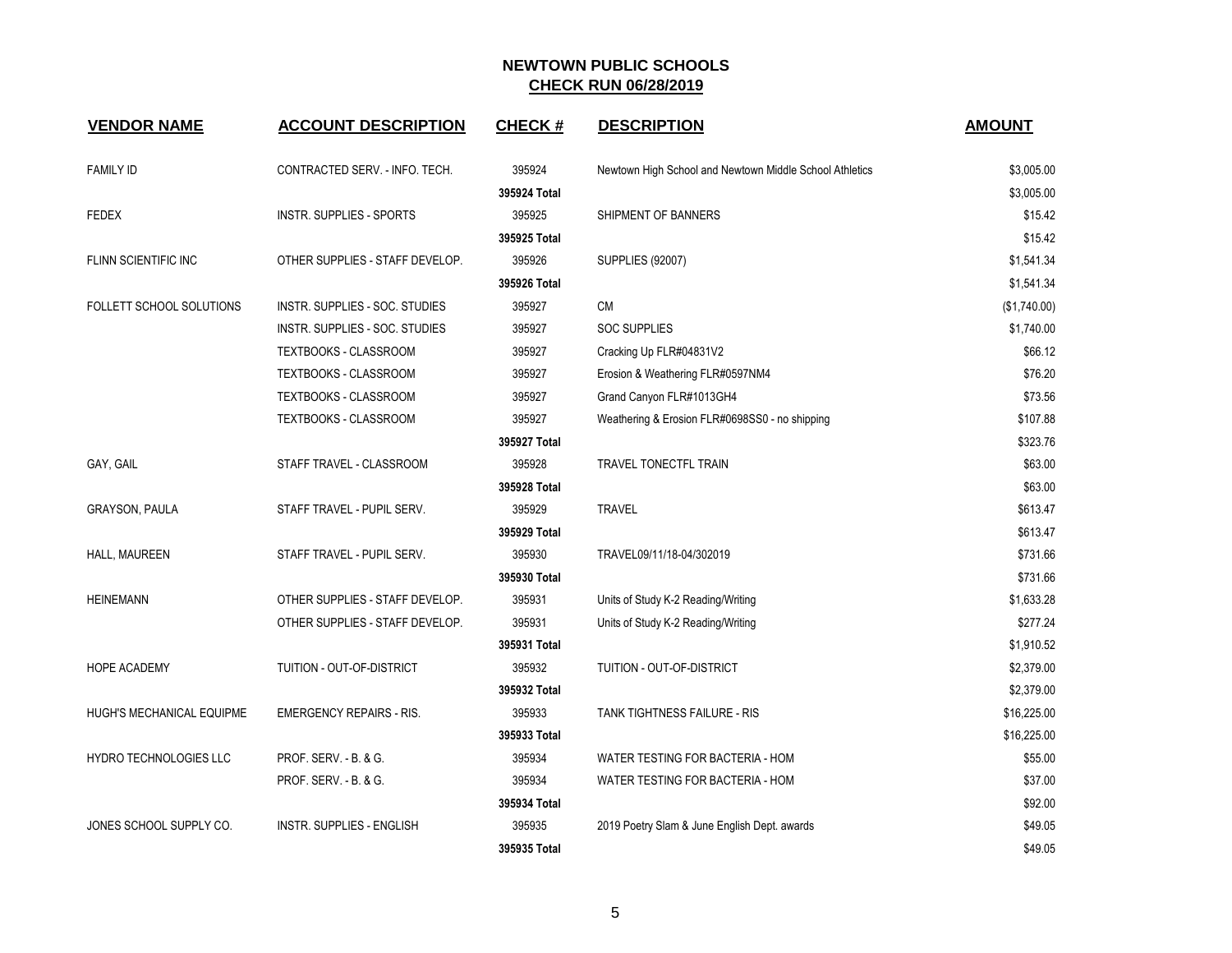| <b>VENDOR NAME</b>        | <b>ACCOUNT DESCRIPTION</b>          | <b>CHECK#</b> | <b>DESCRIPTION</b>                                                | <b>AMOUNT</b> |
|---------------------------|-------------------------------------|---------------|-------------------------------------------------------------------|---------------|
| KOVACK, SCOTT             | <b>B&amp;G SUPPLIES - CUSTODIAL</b> | 395936        | SHOES (90831)                                                     | \$119.65      |
|                           |                                     | 395936 Total  |                                                                   | \$119.65      |
| LAND JET BUS LINES        | STAFF TRAVEL - CLASSROOM            | 395937        | <b>GRADATION BUS FOR STAFF</b>                                    | \$900.00      |
|                           | STUDENT TRAVEL - CLASSROOM          | 395937        | <b>MARCHING BAND BUS</b>                                          | \$900.00      |
|                           |                                     | 395937 Total  |                                                                   | \$1,800.00    |
| LANG, LINDA               | <b>EXTRA WORK - DISTRICT</b>        | 395938        | ASSISTING IN OUR PAYROLL PROCESSING                               | \$500.00      |
|                           |                                     | 395938 Total  |                                                                   | \$500.00      |
| LIPIN/DIETZ ASSOCIATES IN | REPAIRS - ELEM.                     | 395939        | for Equipment Calibration                                         | \$280.00      |
|                           | REPAIRS - M.S.                      | 395939        | for Equipment Calibration                                         | \$70.00       |
|                           | REPAIRS - H.S.                      | 395939        | for Equipment Calibration                                         | \$70.00       |
|                           |                                     | 395939 Total  |                                                                   | \$420.00      |
| MACGILL, WILLIAM & C      | MEDICAL SUPPLIES - M.S.             | 395940        | for Medical Supplies                                              | \$91.07       |
|                           | MEDICAL SUPPLIES - H.S.             | 395940        | for Medical Supplies                                              | \$580.10      |
|                           |                                     | 395940 Total  |                                                                   | \$671.17      |
| MASON W.B. INC.           | OFF. SUPPLIES - BUS. SERV.          | 395941        | <b>SUPPLIES 2018/19</b>                                           | \$50.69       |
|                           | INSTR. SUPPLIES - GUIDANCE          | 395941        | COLOR PAPER-TAPE - PAPER CLIP- EASELS- SEE CART                   | (\$639.98)    |
|                           | <b>INSTR. SUPPLIES - GUIDANCE</b>   | 395941        | COLOR PAPER- TAPE - PAPER CLIP- EASELS- SEE CART                  | \$639.98      |
|                           | INSTR. SUPPLIES - SP. ED. H.S.      | 395941        | <b>SUPPLIES NHS</b>                                               | \$22.99       |
|                           | INSTR. SUPPLIES - CLASSROOM         | 395941        | Classroom supplies, school psychologist supplies, office supplies | \$612.00      |
|                           | OFF. SUPPLIES - PUPIL SERV.         | 395941        | <b>BCBA SUPPLIES</b>                                              | \$13.37       |
|                           | OFF. SUPPLIES - PUPIL SERV.         | 395941        | <b>BCBA SUPPLIES</b>                                              | \$422.16      |
|                           | OFF. SUPPLIES - PUPIL SERV.         | 395941        | <b>BCBA SUPPLIES</b>                                              | \$7.57        |
|                           | OFF. SUPPLIES - PUPIL SERV.         | 395941        | SUPPLIES FOR BCBA                                                 | \$282.78      |
|                           | OFF. SUPPLIES - PUPIL SERV.         | 395941        | <b>BCBA SUPPLIES</b>                                              | \$41.25       |
|                           |                                     | 395941 Total  |                                                                   | \$1,452.81    |
| MASOTTA, ERIN             | INSTR. SUPPLIES - SOC. STUDIES      | 395942        | Reimbursement for department supplies.                            | \$8.99        |
|                           | INSTR. SUPPLIES - WORLD LANG.       | 395942        | Miscellaneous event/supply reimbursement                          | \$4.39        |
|                           |                                     | 395942 Total  |                                                                   | \$13.38       |
| MCFADDEN, BETTY           | STAFF TRAIN. - STAFF DEVELOP.       | 395943        | PRINCIPALS LUNCH                                                  | \$172.57      |
|                           |                                     | 395943 Total  |                                                                   | \$172.57      |
| MEYER WILLIAM B.INC.      | CONTRACTED SERV. - MUSIC            | 395944        | RELOCATE BAND EQUIPMENT FROM CARNEGIE TO NHS                      | \$700.00      |
|                           |                                     | 395944 Total  |                                                                   | \$700.00      |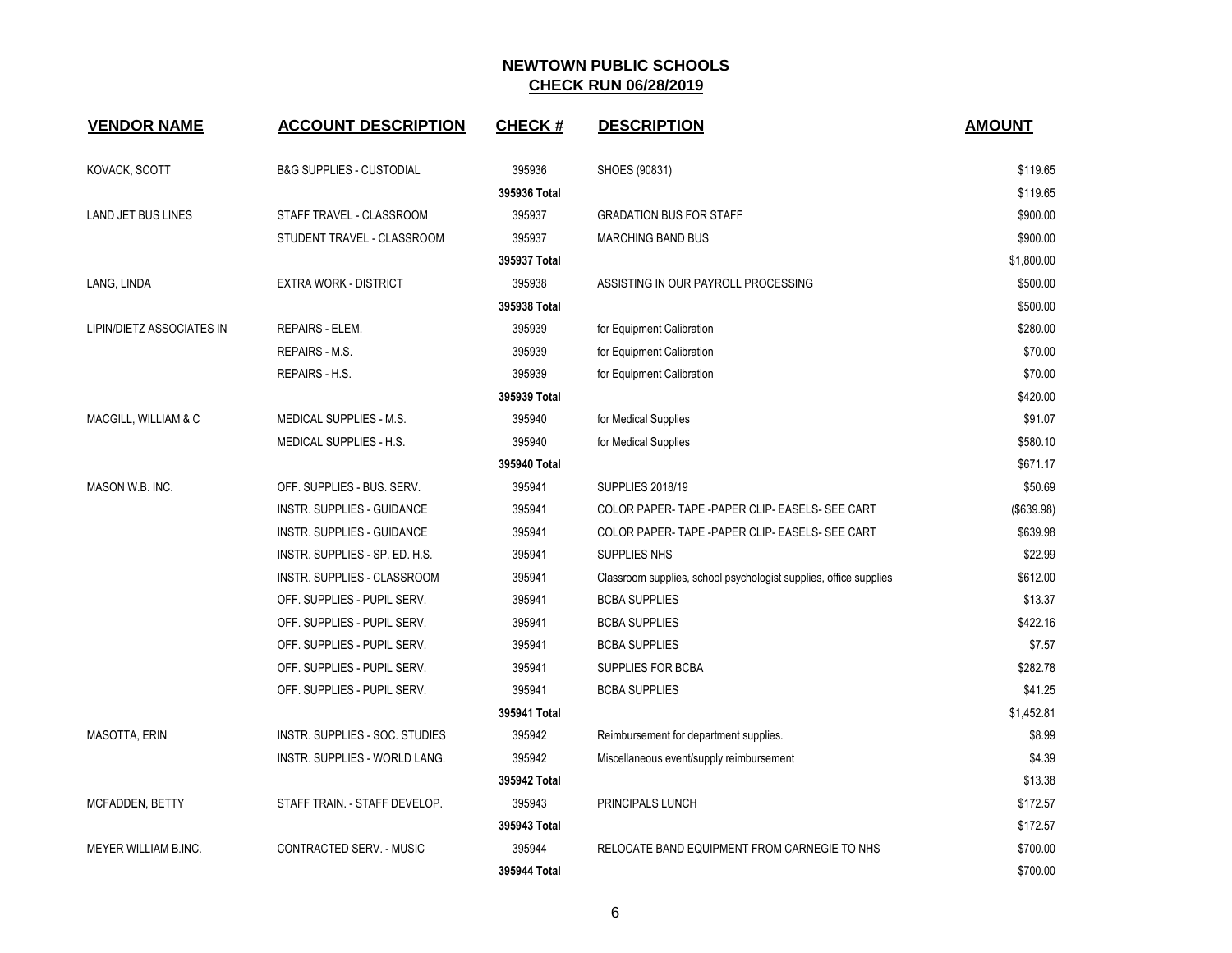| <b>VENDOR NAME</b>        | <b>ACCOUNT DESCRIPTION</b>      | <b>CHECK#</b> | <b>DESCRIPTION</b>                                 | <b>AMOUNT</b> |
|---------------------------|---------------------------------|---------------|----------------------------------------------------|---------------|
| MICHAUD, MARC             | STAFF TRAIN. - P.E.             | 395945        | <b>TRAIN FOOD</b>                                  | \$50.00       |
|                           |                                 | 395945 Total  |                                                    | \$50.00       |
| MOBILE MINI, INC.         | <b>EQUIP RENTAL - B&amp;G</b>   | 395946        | STORAGE CONTAINER RENTAL (E726) 2018-2019          | \$75.00       |
|                           |                                 | 395946 Total  |                                                    | \$75.00       |
| <b>MORRIS, THOMAS</b>     | CONTRACTED SERV. - MUSIC        | 395947        | CONCERT RECORDING                                  | \$300.00      |
|                           |                                 | 395947 Total  |                                                    | \$300.00      |
| <b>MUSIC &amp; ARTS</b>   | <b>REPAIRS - MUSIC</b>          | 395948        | for repairs                                        | \$26.64       |
|                           | <b>REPAIRS - MUSIC</b>          | 395948        | for repairs                                        | \$200.12      |
|                           |                                 | 395948 Total  |                                                    | \$226.76      |
| N & S ELECTRIC INC,       | CAPITAL OUTLAY                  | 395949        | INSTALLATION OF LIGHTNING PROTECTION SYSTEM AT S/H | \$1,448.75    |
|                           | CAPITAL OUTLAY                  | 395949        | INSTALLATION OF LIGHTNING PROTECTION SYSTEM AT S/H | \$35,720.00   |
|                           | CAPITAL OUTLAY                  | 395949        | INSTALLATION OF LIGHTNING PROTECTION SYSTEM AT S/H | \$55,983.50   |
|                           |                                 | 395949 Total  |                                                    | \$93,152.25   |
| NATIONAL ASSOC. FOR MUSIC | MEMBERSHIPS - MUSIC             | 395950        | <b>MEMBERSHIP RENEWAL</b>                          | \$134.00      |
|                           |                                 | 395950 Total  |                                                    | \$134.00      |
| NEW YORK MICROSCOPES CO.  | <b>REPAIRS - SCIENCE</b>        | 395951        | Science Dept Microscope repair                     | \$1,000.00    |
|                           |                                 | 395951 Total  |                                                    | \$1,000.00    |
| NEWTOWN CONTINING ED      | CONTRACTED SERV. - CLASSRM      | 395952        | summer school funding.                             | \$1,550.00    |
|                           |                                 | 395952 Total  |                                                    | \$1,550.00    |
| NEWTOWN HARDWARE (2)      | CONTRACTED SERV. - C.W.E.       | 395953        | <b>COUPLING</b>                                    | \$2.67        |
|                           | CONTRACTED SERV. - C.W.E.       | 395953        | <b>FLOWERS SEEDS</b>                               | \$37.35       |
|                           | CONTRACTED SERV. - C.W.E.       | 395953        | SHREDDED HAY                                       | \$32.94       |
|                           | CONTRACTED SERV. - C.W.E.       | 395953        | <b>CORNER BRACES</b>                               | \$27.65       |
|                           |                                 | 395953 Total  |                                                    | \$100.61      |
| NEWTOWN YOUTH AND FAMILY  | PROF. SERV. - SUBSTANCE ABUSE   | 395954        | PROF. SERV. - SUBSTANCE ABUSE                      | \$7,044.00    |
|                           |                                 | 395954 Total  |                                                    | \$7,044.00    |
| NIXON COMPANY             | <b>INSTR. SUPPLIES - SPORTS</b> | 395955        | <b>SPORTS SUPPLIES</b>                             | \$393.00      |
|                           |                                 | 395955 Total  |                                                    | \$393.00      |
| NORTHWEST VILLAGE SCHOOL  | TUITION - OUT-OF-DISTRICT       | 395956        | TUITION - OUT-OF-DISTRICT                          | \$8,559.20    |
|                           |                                 | 395956 Total  |                                                    | \$8,559.20    |
| OSTAR, CATHY              | INSTR. SUPPLIES - T.A.P.        | 395957        | <b>TAP SUPPLIES</b>                                | \$809.68      |
|                           |                                 | 395957 Total  |                                                    | \$809.68      |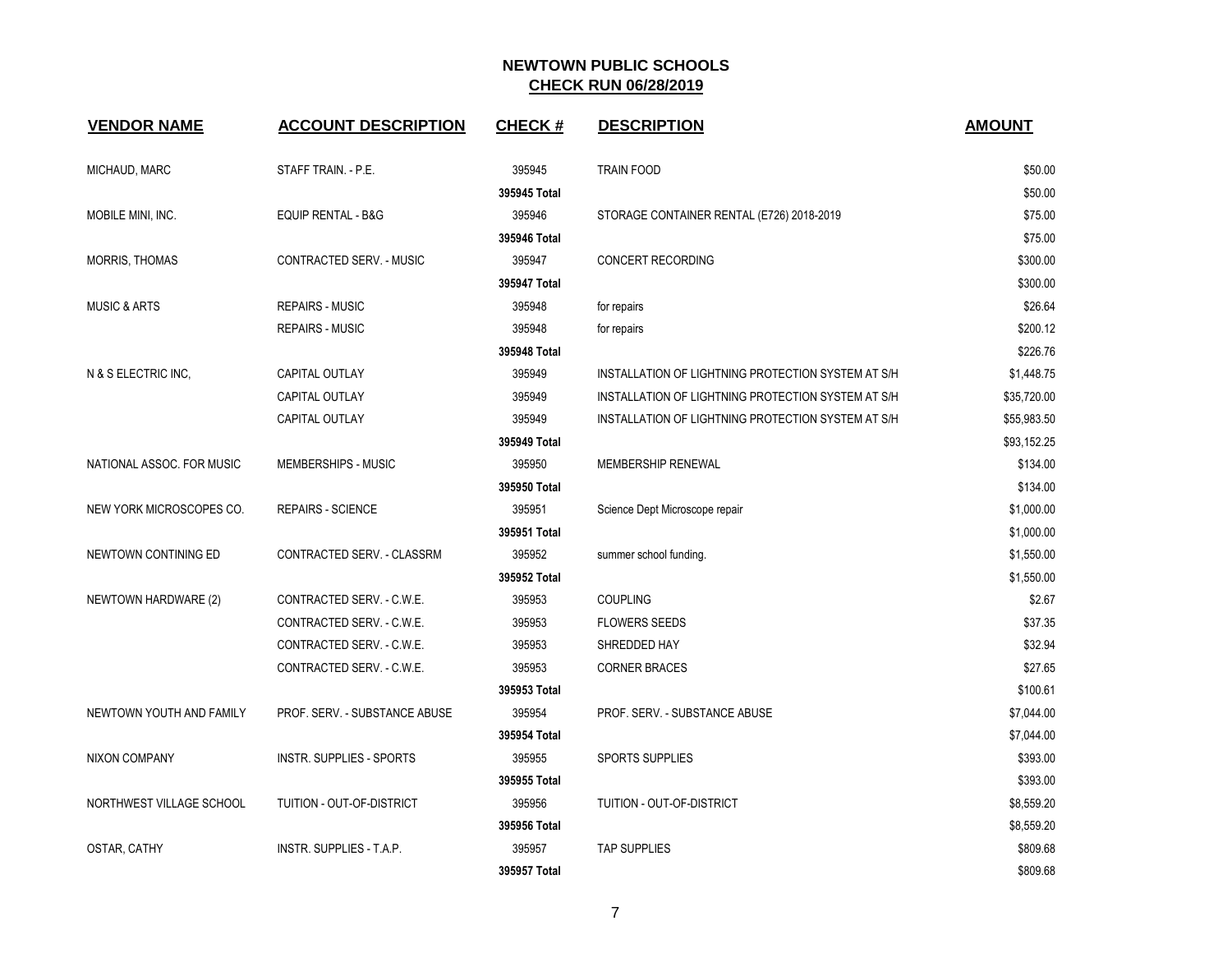| <b>VENDOR NAME</b>    | <b>ACCOUNT DESCRIPTION</b>          | <b>CHECK#</b> | <b>DESCRIPTION</b>                        | <b>AMOUNT</b> |
|-----------------------|-------------------------------------|---------------|-------------------------------------------|---------------|
| PAWLETKO, TERESE      | PROF. SERV. - PSYCH/MED. EVAL.      | 395958        | PROF. SERV. - PSYCH/MED. EVAL.            | \$7,406.95    |
|                       |                                     | 395958 Total  |                                           | \$7,406.95    |
| PBS DISTRIBUTION LLC  | <b>SUPPLIES - LIBRARY</b>           | 395959        | See attached list of videos. No shi       | \$59.99       |
|                       | SUPPLIES - LIBRARY                  | 395959        | See attached list of videos. No shipping. | \$49.99       |
|                       |                                     | 395959 Total  |                                           | \$109.98      |
| PETTY CASH - C/O      | OFF. SUPPLIES - SUPER.              | 395960        | PETTY CASH                                | \$26.58       |
|                       | OFF./MEETING SUPPLIES - B.O.E.      | 395960        | PETTY CASH                                | \$24.25       |
|                       |                                     | 395960 Total  |                                           | \$50.83       |
| PETTY CASH - HAW      | REPAIRS - ADMIN.                    | 395961        | PETTY CASH                                | \$17.59       |
|                       | OFF. SUPPLIES - ADMIN.              | 395961        | PETTY CASH                                | \$6.57        |
|                       | STAFF TRAIN. - CLASSROOM            | 395961        | PETTY CASH                                | \$10.97       |
|                       | INSTR. SUPPLIES - CLASSROOM         | 395961        | PETTY CASH                                | \$8.96        |
|                       | INSTR. SUPPLIES - CLASSROOM         | 395961        | PETTY CASH                                | \$8.99        |
|                       |                                     | 395961 Total  |                                           | \$53.08       |
| PETTY CASH - M/G      | OFF. SUPPLIES - ADMIN.              | 395962        | PETTY CASH                                | \$56.95       |
|                       |                                     | 395962 Total  |                                           | \$56.95       |
| PETTY CASH - M/S      | OFF. SUPPLIES - ADMIN.              | 395963        | PETTY CASH                                | \$143.88      |
|                       | INSTR. SUPPLIES - MATH              | 395963        | PETTY CASH                                | \$25.98       |
|                       | STAFF TRAIN. - P.E.                 | 395963        | PETTY CASH                                | \$25.00       |
|                       | POSTAGE - GUIDANCE                  | 395963        | PETTY CASH                                | \$23.05       |
|                       |                                     | 395963 Total  |                                           | \$217.91      |
| PIERRE, DARREN        | <b>B&amp;G SUPPLIES - CUSTODIAL</b> | 395964        | SHOES (90831)                             | \$148.87      |
|                       |                                     | 395964 Total  |                                           | \$148.87      |
| PONCIN, YANN MD       | PROF. SERV. - PSYCH/MED. EVAL.      | 395965        | PROF. SERV. - PSYCH/MED. EVAL.            | \$1,875.00    |
|                       |                                     | 395965 Total  |                                           | \$1,875.00    |
| QUILL CORPORATION     | INSTR. SUPPLIES - CLASSROOM         | 395966        | Class room supplies Free shipping         | \$204.57      |
|                       | INSTR. SUPPLIES - CLASSROOM         | 395966        | Class room supplies Free shipping         | \$61.40       |
|                       |                                     | 395966 Total  |                                           | \$265.97      |
| QUINNIPIAC UNIVERSITY | UNIVERSITY INTERNS                  | 395967        | 2019 SPRING SEMESTER INTERNS              | \$9,000.00    |
|                       |                                     | 395967 Total  |                                           | \$9,000.00    |
| RODRIGUEZ, ROBERTO    | <b>B&amp;G SUPPLIES - CUSTODIAL</b> | 395968        | SHOES (90831)                             | \$148.78      |
|                       |                                     | 395968 Total  |                                           | \$148.78      |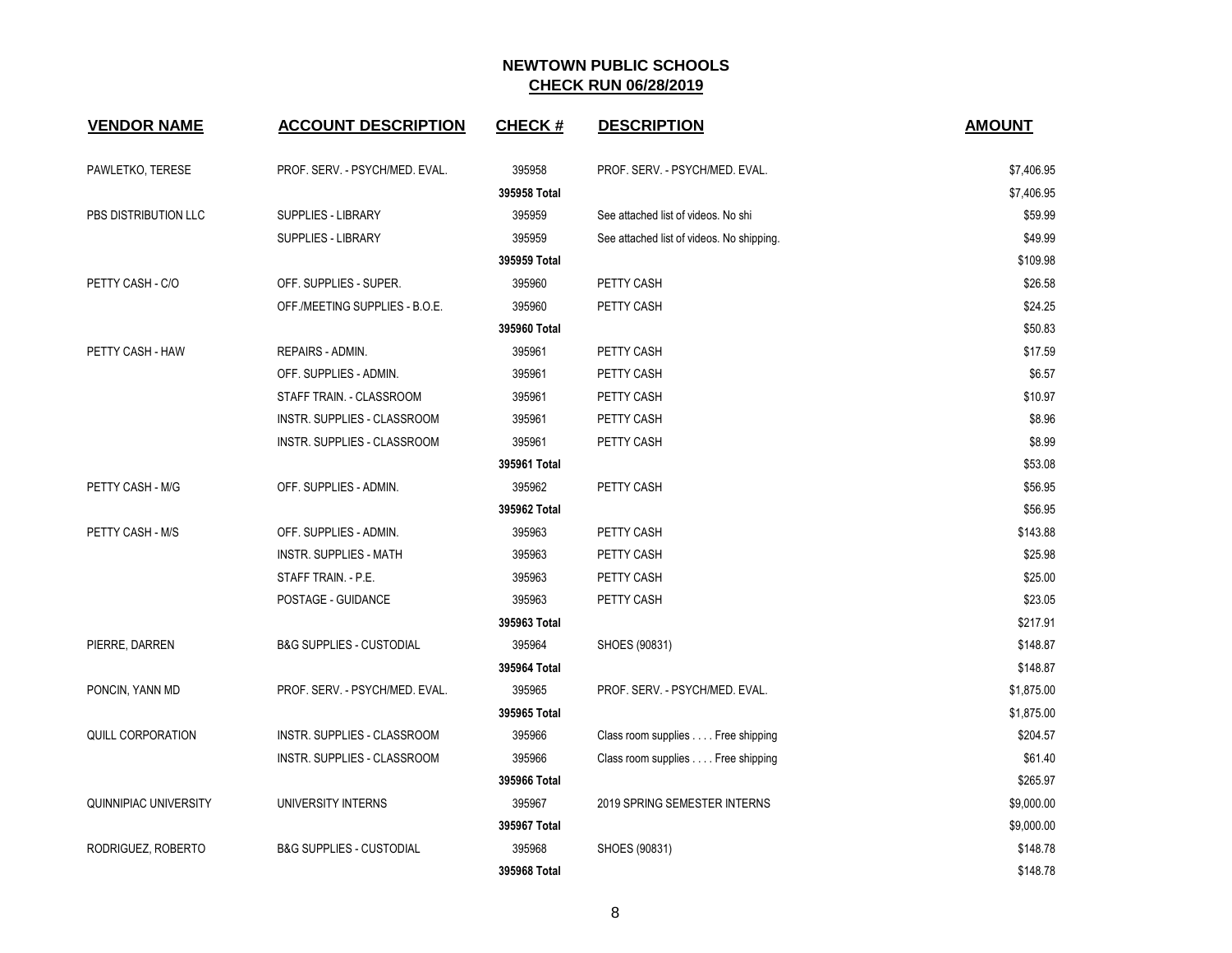| <b>VENDOR NAME</b>           | <b>ACCOUNT DESCRIPTION</b>       | <b>CHECK#</b> | <b>DESCRIPTION</b>                                | <b>AMOUNT</b> |
|------------------------------|----------------------------------|---------------|---------------------------------------------------|---------------|
| SAN ANGELO, ANDREW           | STAFF TRAIN. - LIBRARY           | 395969        | LIBRARY OF CONGRESS WRKSP HOTEL                   | \$1,015.56    |
|                              |                                  | 395969 Total  |                                                   | \$1,015.56    |
| <b>SCHOLASTIC BOOK FAIRS</b> | <b>TEXTBOOKS - ENGLISH</b>       | 395970        | For purchase of books at warehoused sale in June  | \$400.00      |
|                              |                                  | 395970 Total  |                                                   | \$400.00      |
| SCHOOL HEALTH CORP.          | MEDICAL SUPPLIES - ELEM.         | 395971        | for Medical Supplies                              | \$19.76       |
|                              | <b>MEDICAL SUPPLIES - ELEM.</b>  | 395971        | for Medical Supplies                              | \$101.31      |
|                              | MEDICAL SUPPLIES - ELEM.         | 395971        | for Medical Supplies                              | \$80.67       |
|                              | MEDICAL SUPPLIES - M.S.          | 395971        | for Medical Supplies                              | \$29.64       |
|                              | MEDICAL SUPPLIES - H.S.          | 395971        | for Medical Supplies                              | \$993.99      |
|                              |                                  | 395971 Total  |                                                   | \$1,225.37    |
| <b>SCHOOL HEALTH CORPOR</b>  | <b>INSTR. SUPPLIES - P.E.</b>    | 395972        | CPR SCHOOL KIT                                    | \$649.00      |
|                              |                                  | 395972 Total  |                                                   | \$649.00      |
| SHIPMAN & GOODWIN LLP        | PROF. SERV. - SP. ED. LEGAL      | 395973        | SPEC ED PROF SERV MAY 2019                        | \$8,340.00    |
|                              | PROF. SERV. - SUPER.             | 395973        | PROF SERV MAY 2019                                | \$9,753.00    |
|                              |                                  | 395973 Total  |                                                   | \$18,093.00   |
| SODEXO, INC. & AFFILIATES    | CONTRACTED SERV. - CLASSRM       | 395974        | <b>GRADUATION CATERING</b>                        | \$585.60      |
|                              |                                  | 395974 Total  |                                                   | \$585.60      |
| SOLTERRA ACADEMY             | <b>TUITION - OUT-OF-DISTRICT</b> | 395975        | <b>TUITION - OUT-OF-DISTRICT</b>                  | \$2,130.00    |
|                              | <b>TUITION - OUT-OF-DISTRICT</b> | 395975        | TUITION - OUT-OF-DISTRICT                         | \$998.40      |
|                              | TUITION - OUT-OF-DISTRICT        | 395975        | TUITION - OUT-OF-DISTRICT                         | \$2,130.00    |
|                              | TUITION - OUT-OF-DISTRICT        | 395975        | TUITION - OUT-OF-DISTRICT                         | \$998.40      |
|                              |                                  | 395975 Total  |                                                   | \$6,256.80    |
| <b>TECH AIR</b>              | <b>TEXTBOOKS - SCIENCE</b>       | 395976        | Helium K size tanks with loaner balloon regulator | \$43.27       |
|                              | <b>TEXTBOOKS - SCIENCE</b>       | 395976        | Helium K size tanks with loaner balloon regulator | \$550.00      |
|                              |                                  | 395976 Total  |                                                   | \$593.27      |
| TOM'S SERVICE LLC            | <b>REPAIRS - CAFETERIA</b>       | 395977        | <b>REPAIR DISHWASHER</b>                          | \$1,799.00    |
|                              |                                  | 395977 Total  |                                                   | \$1,799.00    |
| ULTIPLAY PARKS & PLAYGROU    | <b>EMERGENCY REPAIRS - H.</b>    | 395978        | REPLACE TUBE SLIDE - HAWL                         | \$6,860.75    |
|                              |                                  | 395978 Total  |                                                   | \$6,860.75    |
| <b>WELLSPRING FOUNDATIO</b>  | TUITION - OUT-OF-DISTRICT        | 395979        | <b>TUITION - OUT-OF-DISTRICT</b>                  | \$2,997.20    |
|                              | TUITION - OUT-OF-DISTRICT        | 395979        | TUITION - OUT-OF-DISTRICT                         | \$276.25      |